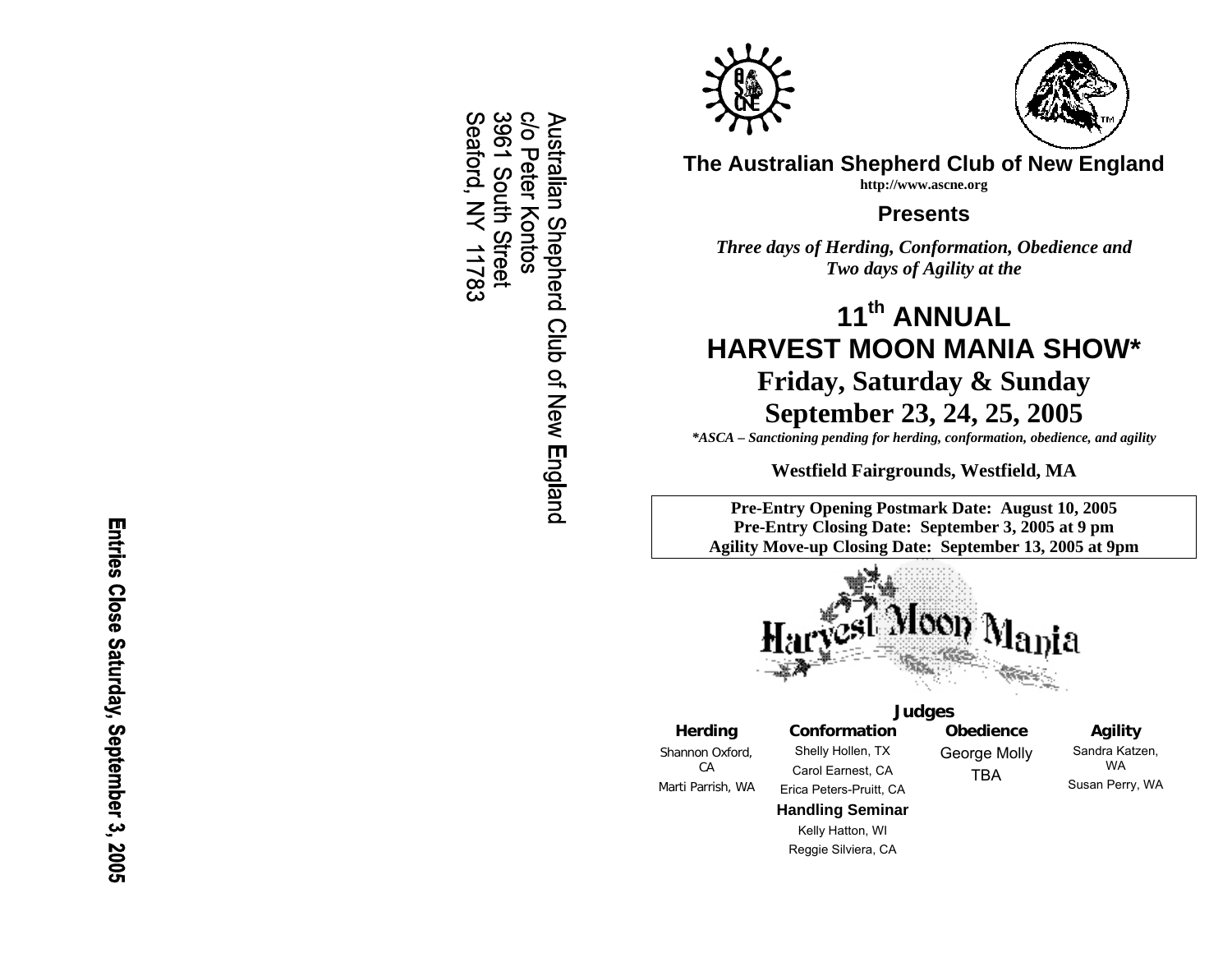#### **Trial Committee**

| <b>Show Chairperson</b>         | Peter Kontos, 3961 South Street, Seaford, NY 11783, |
|---------------------------------|-----------------------------------------------------|
|                                 | (516) 785-0650; rnnr70@aol.com                      |
| Course Director                 | Peter Kontos                                        |
| <b>Conformation Chairperson</b> | Peter Kontos                                        |
| Obedience Chairperson           | Karen Miller & Diane Niland                         |
| <b>Agility Chairperson</b>      | Jean Janotta – (603) 895-5436; jianotta@rcn.com     |
| Awards and Trophies             | TBA, Jean Janotta                                   |
| Hospitality                     | TBA                                                 |

#### **Awards**

| Intact & Altered Classes           |
|------------------------------------|
| First Prize – Blue                 |
| Second Prize – Red                 |
| Third Prize - Yellow               |
| Fourth Prize - White               |
| Winners – Purple                   |
| Reserve Winners – Purple & White   |
| Best of Winners – Blue & White     |
| Best of Opposite Sex - Red & White |
| Best of Breed – Purple & Gold      |
| Obedience                          |
| <b>Regular Classes</b>             |
| First Prize -- Blue                |
| Second Prize – Red                 |
| Third Prize – Yellow               |
| Fourth Prize - White               |
| Qualifying Prize – Dark Green      |
| High In Trial - Blue & Gold        |
|                                    |

# High In Trial – Aussie – Blue & Gold High Combined – Blue & Gold **Herding**

First Prize – Blue Second Prize – Red Third Prize – Yellow Fourth Prize – White Qualifying Prize – Dark Green

#### **Agility**

**Conformation**

First Prize – Blue Second Prize – Red Third Prize – Yellow Fourth Prize – White Qualifying Prize – Dark Green & Purple **Most Versatile Aussie**  First Prize – Belt Buckle & Rosette  $2^{nd} - 4^{th}$  Prizes – Placement Ribbons

Participant Ribbons

| 11 / U@aul.culli<br>e Niland<br>) 895-5436; jjanotta@rcn.com                                                                              | <b>Points South (CT area):</b> Take 91 North to Mass Pike (Rt. 90); take Mass Pike West to<br>Exit 3. Bear right after exit. Within 200 ft. take right onto Arch Road. Go 1.6 mi. to<br>Southern States Warehouse; take left onto Cabot Rd.; follow to end (.6 mi.); take right<br>onto Russelville Rd.; go .4 mi. to Fairgrounds on right. (Total 2.6 mi. from Mass Pike<br>Exit 3)                                                        |
|-------------------------------------------------------------------------------------------------------------------------------------------|---------------------------------------------------------------------------------------------------------------------------------------------------------------------------------------------------------------------------------------------------------------------------------------------------------------------------------------------------------------------------------------------------------------------------------------------|
| ds.                                                                                                                                       | Points North (VT area): Take 91 South to Mass Pike (Rt. 90); take Mass Pike West to<br>Exit 3. Follow remainder of directions above.                                                                                                                                                                                                                                                                                                        |
| <b>Non-Regular Classes</b><br>First Prize - Rose                                                                                          | Local Area: Rt. 20 to Westfield to Rt. 10/202 North to north side of Westfield. At the<br>top of Clay Hill (just before Mass Pike entrance), take left onto Arch Road. Go 1.6 mi. to<br>Southern States Warehouse. Follow remainder of directions above.                                                                                                                                                                                    |
| Second Prize - Brown<br>Third Prize - Light Green<br>Fourth Prize - Gray                                                                  | Junction 10/202 North of Westfield: (Purple Onion) Go straight on Rt. 202, take a<br>right at Rt. 10 South and follow North Road west for 1.7 mi. to a 4-way stop (cemetery<br>on left). Take left. 1.3 mi. to Fairgrounds on left.                                                                                                                                                                                                         |
| Best of Opposite Sex Puppy - Lavender<br>Best of Breed Puppy - Orange                                                                     | <b>Accommodations</b><br>Chicopee Super 8 - 463 Memorial Drive, Chicopee, MA Phone: (413) 592-6171<br>(Mass Pike - Exit 5). Reference the Australian Shepherd Club of New England. 50<br>Rooms are available. Estimated travel time, 20 min to trial site.                                                                                                                                                                                  |
| <b>Non-Regular Classes</b><br>First Prize - Rose                                                                                          | Motel 6 - Johnny Cake Hollow Rd, Chicopee MA Phone: (413) 592-5141<br>(Mass Pike - Exit 6 - Intersection of I-90 and I-291). 20 min to trial site.                                                                                                                                                                                                                                                                                          |
| Second Prize - Brown<br>Third Prize - Light Green<br>Fourth Prize - Gray                                                                  | Some motel courtesies to observe:<br>Cover the motel's bedding with a sheet, whether or not you think your dog will get on<br>the bed.<br>If you crate your dog, please bring a towel to put under the crate to keep marks off the<br>rug. Bring a towel to put under your dog's food dish.<br>Make every effort to have your dog free of fleas BEFORE arriving.<br>Don't leave your dog unattended. If you must leave, take them with you. |
| High in Trial Aussie - Each day                                                                                                           | <b>On-Site Camping Registration</b><br>Pre registration is required                                                                                                                                                                                                                                                                                                                                                                         |
| High in Trial Non-Aussie - Each day<br>3 day High Combined Aussie - Belt Buckle<br>3 day High Combined Non-Aussie - Belt<br><b>Buckle</b> | \$10.00 per night<br>Limited electric & water (first come first served)                                                                                                                                                                                                                                                                                                                                                                     |
|                                                                                                                                           | Camping on: Thursday Friday Saturday Sunday                                                                                                                                                                                                                                                                                                                                                                                                 |
|                                                                                                                                           | Total Fees: \$                                                                                                                                                                                                                                                                                                                                                                                                                              |
|                                                                                                                                           |                                                                                                                                                                                                                                                                                                                                                                                                                                             |
|                                                                                                                                           |                                                                                                                                                                                                                                                                                                                                                                                                                                             |
|                                                                                                                                           | City, State, Zip: 2008. Experience of the State of Table 2008. The State of Table 2008. The State of Table 200                                                                                                                                                                                                                                                                                                                              |
|                                                                                                                                           | Email:<br>Phone:                                                                                                                                                                                                                                                                                                                                                                                                                            |

**Directions to the Westfield Fairgrounds Show Site** 

Please return camping registration form no later than 9/16/05 to: Ann Chace 254 Arnold's Neck Drive Warwick, RI 02886. Make checks payable to ASCNE. Questions? annchace@cox.net

Length Type License plate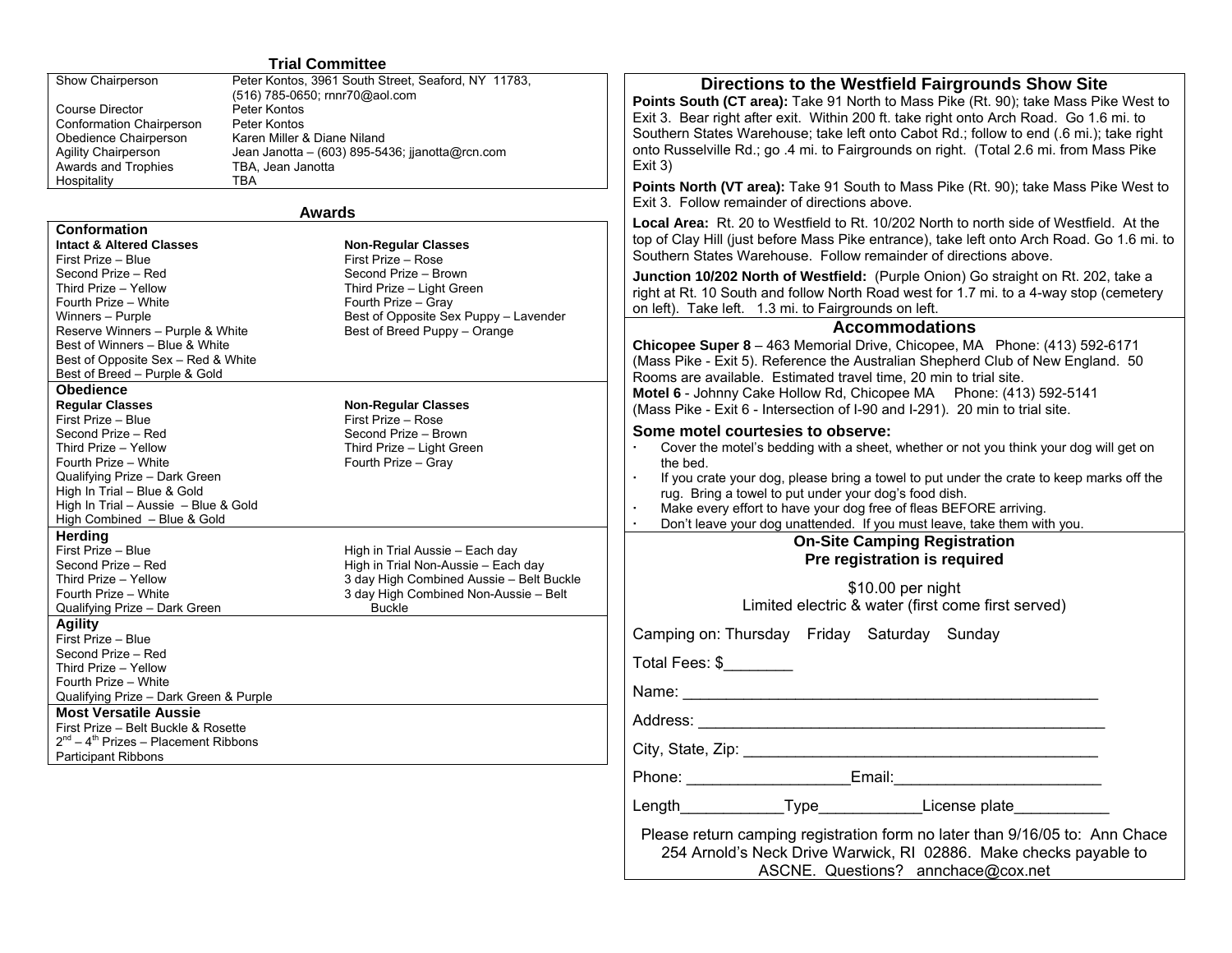#### **NOTICE TO EXHIBITORS**

This trial will be held under the current rules and regulations of ASCA and NADAC. Exhibitors, through submission of an entry, acknowledge they are knowledgeable of current ASCA and NADAC rules and regulations and agree to abide by all rules in effect at the time of this trial, including, but not limited to, the following:

- The MANAGEMENT will not be responsible for the loss or damage to any dog exhibited, or for the possessions of any exhibitor whether the result was by accident or any other cause. It is distinctly understood that every dog at this event is in the care and custody and control of his owner or handler during the entire time the dog is on the show premises. Any exhibitor whose dog(s) and/or children create unnecessary disturbances or repeatedly engage in unsafe or disruptive behavior may, at the discretion of the Show Committee, be asked to leave the show site. In such case, no refund of fees paid will be made.
- Please have your dog's rabies certificate available
- **Receipt of ASCA Titling Certificates**
- Starting 1/1/2003 for non-ASCA registered dogs In order to have ASCA **qualifying legs tracked and to receive ASCA titling certificates, each non-ASCA registered dog will be required to have an ASCA Tracking Number. This is a one-time fee of \$10/dog. At the time of applying for the tracking number, the individual owner must also be an ASCA member (minimum membership type of Service). ASCA membership does not need to be maintained in subsequent years. It will be the responsibility of the owner to identify to ASCA the shows and legs earned when applying for a Tracking Number after ASCA qualifying legs have already been earned. ASCA Membership and Tracking Number Application form is included in this premium.**
- Please include an e-mail address on entry forms to receive confirmation of pre-entries.
- **All fees MUST be submitted in US Funds (Canadian Exhibitors please use International Postal Money Orders).**
- **Returned checks do not constitute a valid entry fee. Returned checks will incur a \$15 service charge.**
- Conflicts between disciplines may happen if you are showing one or more dogs in multiple classes. All effort will be made to accommodate exhibitors provided the conflict has been identified to appropriate individual in each venue. However, judges do not have to delay classes for your entry.
- ALL dogs must be held on leash or crated except when competing or in the warm-up areas.
- All poop must be picked up, bagged, and disposed of properly by the dog's handler. The Event Committee retains the right to excuse any competitor who fails to pick up after their dogs, either at the test site or the motel.
- Catered food and drinks provided by the Gary family.
- Professional high-resolution digital images provided by JTPawPrints (John Spivey).
- Bob Goldman from Bob Goldman Dog Show Photography will be available for photographs on Friday and Saturday.

#### **Rules & Regulations:**

- ASCA rules: ASCA, 6091 E State Hwy 21, Bryan, TX 77808-9652. Web: www.asca.org
- NADAC rules: NADAC, 11522 South Hwy 3, Cataldo, ID 83810. Web: www.nadac.com.

## **ASCA Stockdog Trial**

#### **Open to All Breeds on the ASCA Stockdog List Friday September 23rd through Sunday September 25th, 2005**

Course Director: Peter Kontos

|                                               |                      | ovaisc Diicolor. Lolor I lohkos |                                |  |
|-----------------------------------------------|----------------------|---------------------------------|--------------------------------|--|
| High Combined for Friday, Saturday and Sunday |                      |                                 |                                |  |
| Friday                                        | <b>Entries Open:</b> | <b>Handler's Meeting:</b>       | <b>Trial Begins: following</b> |  |
|                                               | $8:00 \text{ am}$    | $8:30$ am                       | Handler's meeting              |  |
|                                               | <b>Stock</b>         | Judge                           | <b>Course</b>                  |  |
|                                               | Ducks                | Shannon Oxford, CA              | В                              |  |
|                                               | Sheep                | Marti Parrish, WA               | В                              |  |
|                                               | Cattle               | Shannon Oxford, CA              | B                              |  |
| <b>Saturday</b>                               | <b>Entries Open:</b> | <b>Handler's Meeting:</b>       | <b>Trial Begins: following</b> |  |
|                                               | $7:30$ am            | $8:00 \text{ am}$               | Handler's meeting              |  |
|                                               | Stock                | Judge                           | Course                         |  |
|                                               | Ducks                | Marti Parrish, WA               | В                              |  |
|                                               | Sheep                | Shannon Oxford, CA              | В                              |  |
|                                               | Cattle               | Marti Parrish, WA               | B                              |  |
| Sunday                                        | <b>Entries Open:</b> | Handler's Meeting:              | <b>Trial Begins: following</b> |  |
|                                               | 7:30 am              | $8:00 \text{ am}$               | Handler's meeting              |  |
|                                               | Stock                | Judge                           | Course                         |  |
|                                               | <b>Ducks</b>         | Shannon Oxford, CA              | A                              |  |
|                                               | Sheep                | Marti Parrish, WA               | A                              |  |
|                                               | Cattle               | Shannon Oxford, CA              | А                              |  |

Sheep and Cattle runs will consist of 3 head and duck runs will consist of 5 head.

| <b>Entry Fees</b> | Pre-Entry | Day of Show |
|-------------------|-----------|-------------|
| <b>Ducks</b>      | \$25.00   | \$30.00     |
| Sheep             | \$30.00   | \$35.00     |
| Cattle            | \$35.00   | \$40.00     |

- Pre-entry is strongly recommended, day of show entries are available only if pre-entry limits are not met.
- No refunds on entries unless there is a dog on the waiting list to take your space.
- Please review the Notice to Exhibitors Section Receipt of ASCA Titling Certificates
- Entries must be on an ASCA Stockdog entry form ([www.asca.org/Forms/StockEntry.pdf](http://www.asca.org/Forms/StockEntry.pdf))
- Please include all entries for the weekend on one entry form (use one form per dog)
- Bitches in heat to run in order and must be crated at all other times.
- Please do 'move-ups' the night before.
- For Junior Handlers entering dogs they own or co-own in Regular and Non-Regular Classes, entry fees are one-half the published rate
- Refer to the front of the premium for the opening postmark date. No entries with postmark dates before the opening postmark date will be accepted.
- Owner/handler will be financially responsible for any livestock injuries or replacement at market prices

Mail all herding entries with check payable to ASCNE to:

Tenley Dexter PO Box 58 Gaylordsville, CT 06755 (860) 354-9069; tendexter@juno.com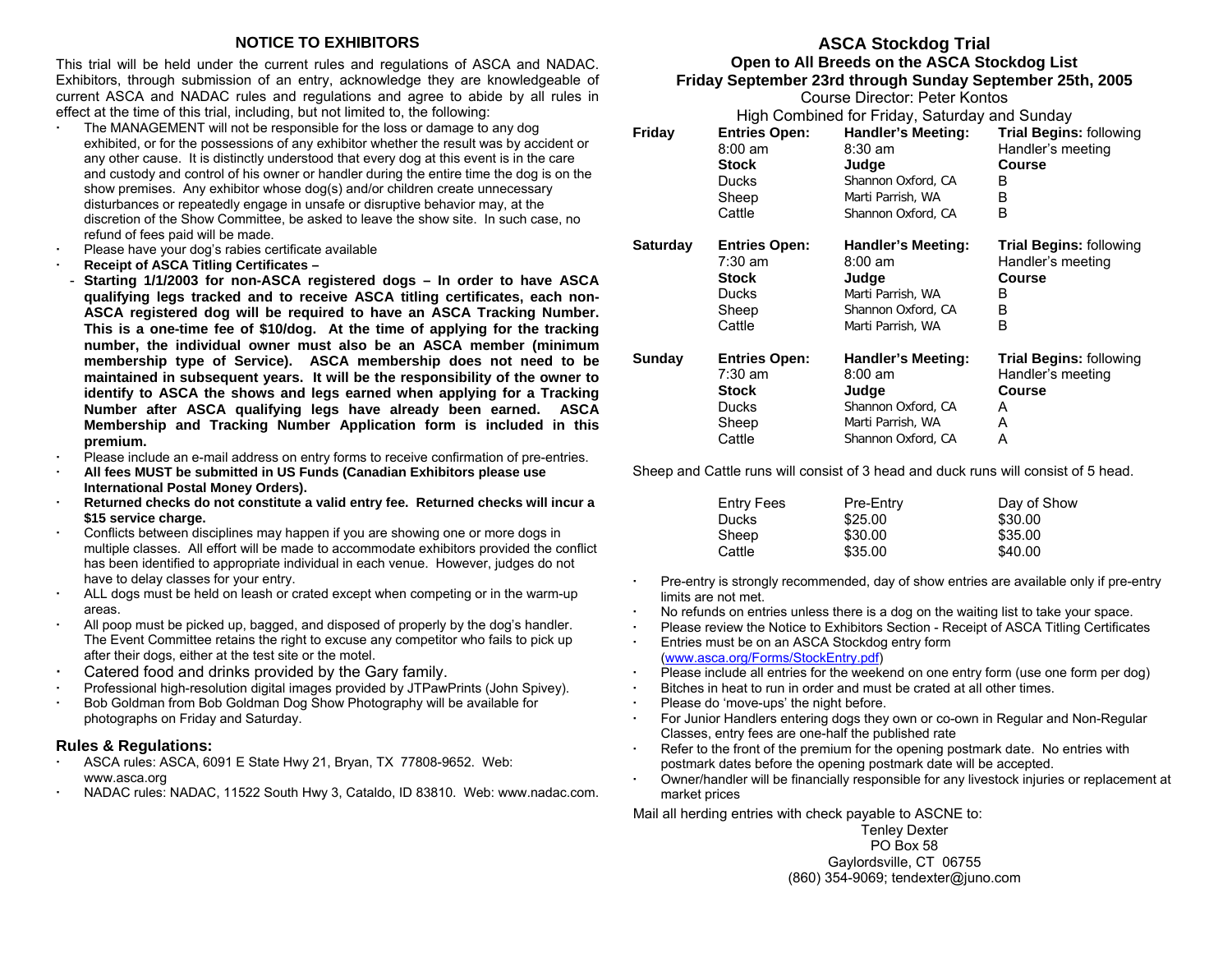#### **ASCA CONFORMATION SHOWSFriday September 23rd through Sunday September 25th, 2005**

| Conformation Classes are only open to ASCA Registered Australian Shepherds |  |  |  |
|----------------------------------------------------------------------------|--|--|--|
|                                                                            |  |  |  |

| Friday |                       | <b>Classes:</b> MVA Evaluation, Juniors, Puppies, Altered, Intact |                         |  |  |
|--------|-----------------------|-------------------------------------------------------------------|-------------------------|--|--|
|        | <b>MVA Evaluation</b> | <b>Judging Begins</b>                                             | Sr. Breeder Judge       |  |  |
|        |                       | 11:30 <sub>pm</sub>                                               | Shelly Hollen, TX       |  |  |
|        | <b>Entries</b>        | <b>Show Begins</b>                                                | <b>Regular Classes,</b> |  |  |
|        | 11:00am-12:00pm       | $12:30 \text{ pm}$                                                | Sr. Breeder Judge       |  |  |
|        |                       |                                                                   | Shelly Hollen, TX       |  |  |

**Saturday Classes:** Juniors, Puppies, Stud Dog, Brood Bitch, Veterans 7-9, Veterans 9+, Brace, Altered, Intact **Entries**10:00-11:00am **Show Begins**  11:30am **Sr. Breeder Judge**  Carol Earnest, CA

| Sunday |                | <b>Classes:</b> Juniors, Puppies, Altered, Intact |                         |  |
|--------|----------------|---------------------------------------------------|-------------------------|--|
|        | <b>Entries</b> | <b>Show Begins</b>                                | <b>Breeder Judge</b>    |  |
|        | 10:00-11:00am  | 11:30am                                           | Erica Peters-Pruitt. GA |  |

- **Intact and Altered Classes Include:** 6-9, 9-12, 12-18, Novice, American Bred, Bred by Exhibitor, Open Blue Merle, Open Red Merle, Open Black, Open Red, Winners & Best of Breed
- **Non-Regular Classes:** *Saturday only* Stud Dog, Brood Bitch, Brace, Veteran Dog, Veteran Bitch; *Friday, Saturday & Sunday* – Jr. Showmanship, 2-4, 4-6 Puppies

| <b>Entry Fees</b>      | Day of Show |
|------------------------|-------------|
| Junior Showmanship     | \$3.00      |
| Non-Regular Classes    | \$12.00     |
| <b>Regular Classes</b> | \$15.00     |

Separate Entries Required For Each Day For Each Event, including Juniors

- Entries must be on official Obedience/Conformation ASCA entry forms ([www.asca.org/Forms/ShowEntry.pdf](http://www.asca.org/Forms/ShowEntry.pdf))
- All Australian Shepherds over 6 months of age must have proof of ASCA Registration.
- For Junior Handlers entering dogs they own or co-own, entry fees are one-half the published rate

#### **ALL BREED OBEDIENCE TRIALSFriday September 23rd through Sunday September 25th, 2005**

| Friday          | <b>Entries: 1:00-2:00 pm</b><br>Judge: TBA<br>Judge: TBA                | <b>Show Begins: 2:30 pm</b><br><b>Classes: Novice</b><br><b>Classes: Open, Utility</b>             |  |  |
|-----------------|-------------------------------------------------------------------------|----------------------------------------------------------------------------------------------------|--|--|
| <b>Saturday</b> | <b>Entries: 7:30-8:00 am</b><br>Judge: TBA<br>Judge: TBA                | Show Begins: 8:30am<br><b>Classes: Novice</b><br><b>Classes: Open, Utility, Non-Regular</b>        |  |  |
| Sunday          | <b>Entries: 7:30-8:00 am</b><br>Judge: TBA<br>Judge: TBA                | <b>Show Begins: 8:30am</b><br><b>Classes: Novice</b><br><b>Classes: Open, Utility, Non-Regular</b> |  |  |
| ٠               | Pre-entry is strongly recommended.                                      |                                                                                                    |  |  |
| ٠               | Friday obedience is limited to 40 entries                               |                                                                                                    |  |  |
| ٠               |                                                                         | Friday day of show entries will be accepted providing limits have not been reached.                |  |  |
|                 | Saturday and Sunday entries will be taken the day of the show.          |                                                                                                    |  |  |
| ٠               | Obedience Trials are held outside on grass                              |                                                                                                    |  |  |
| ٠               | In case of inclement weather, judge may move event indoors on dirt.     |                                                                                                    |  |  |
| $\blacksquare$  | Sits and downs may be combined and are held after the regular exercises |                                                                                                    |  |  |

- All dogs competing for ASCA Obedience titles are required to start at Novice and work through Utility regardless of Obedience titles awarded by other Registries.
- These are trials, no corrections and no tabs, please!
- **Regular Classes: Novice, Open, Utility .**<br>Non-Regular Classes: Sub-Novice, Gra
- Non-Regular Classes: Sub-Novice, Graduate Novice, Brace, Veterans, Versatility, Team

| <b>Entry Fees</b>      | <b>Pre-entry</b> | Day of Show |
|------------------------|------------------|-------------|
| Junior Showmanship     | \$3.00           | \$3.00      |
| Non-Regular Classes    | \$10.00          | \$12.00     |
| <b>Regular Classes</b> | \$12.00          | \$15.00     |

- Effective January 1, 2003: All dogs six (6) months and older must have an individual ASCA registration or LEP number or an ASCA tracking number to compete in ASCA sanctioned Obedience Trials. A dog will be allowed to be shown at the trial where the handler applies for an ASCA tracking number. The handler will be issued a receipt by the Registration table valid for sixty (60) days to allow the Business Office time to issue the tracking number. Photocopies or originals of registration or tracking number papers must be presented to the Registration Table upon request when entering ASCA sanctioned Obedience Trials.
- Separate entries required for each day for each event, including Juniors
- Entries must be on official Obedience/Conformation ASCA entry forms ([www.asca.org/Forms/ShowEntry.pdf](http://www.asca.org/Forms/ShowEntry.pdf)).
- Include an e-mail address on entry forms to receive confirmation of pre-entries.
- Mail all obedience entries with the check payable to ASCNE to:

Dianne McCormick 235 Pine Orchard Rd. Chepachet, RI 02814 (401) 568-5986, [KFoxfire@aol.com](mailto:KFoxfire@aol.com)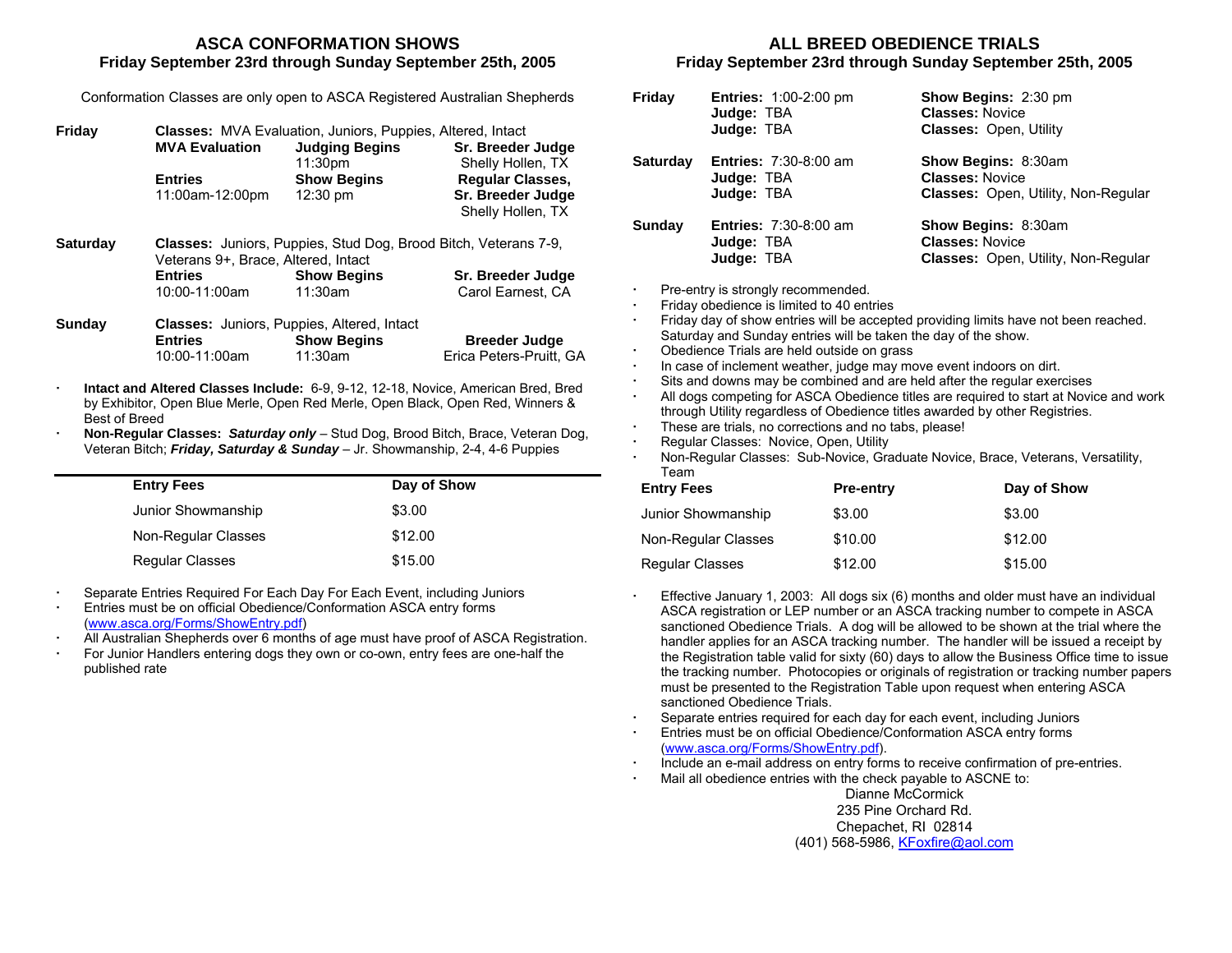



# ASCA\*/NA DACDUAL SANCTIONED AGILITY TEST

(\*sanctioning pending) **JUDGES Sandra Katzen (WA) Susan Perry (WA)** 

### **CLASSES OFFERED: EACH DAY**

#### **2 Rounds Regular Agilit y, 1 Round Jumpers For Novice, Open, and Elite Standard, Veteran s and Jr. Handlers Exhibition Class for Retired Canine Competitors (Saturday Only)**

### **LIMITED TO 600 Runs per Da y**

#### **Specifics**

. .

- This test is open to all dogs being at least eighteen (18) months of age, including purebred and non-purebred, except bitches in season, dogs suffering from any deformity, injury or illness that may affect the dog's physical or mental performance or dogs exhibiting any signs of aggression to wards people or other dogs.
- Dogs must have a valid NAD AC registration number before entries will be accepted. Pending numbers are no longer accepted. Handlers to not need to be ASCA or NADAC members
- In dual-sanctioned ASCA/NADAC agility trials, in the event of any conflict between ASCA's Agility program rules and N ADAC's Agility rules, N ADAC rules shall govern. Current jump height table, breed exemption list, description of classes, levels, divisions, and approved agility obstacles are included in the current edition of ASCA and NADAC Official Rules and Regulations.
- The Event Committee may refuse any entry other than on the basis expressly provided through ASCA and NADAC rules and regulations. Anyone not in good standing with ASCA and NADAC will not be allowed entry into the trial.

#### **Entry Form / Entries / Confirmation**

- Pre-entry only no day of entries will be accepted
- Entries will be accepted in the order they are sent, not received. For entries sent via Postal Service, the valid reference date is the postmark. Other wise the valid date is the ship date. ENT RIES WIT H AN EARLY POSTMARK WILL BE RETURNED. Unreadable postmarks will be assumed to be the day previous to receipt.
- No entries will be accepted or changed (except for move-ups) after the closing date.
- Dog's ASCA Registration/Tracking Number If your dog is registered with ASCA or has an ASCA Tracking Number, write that number in this space
- Telephone calls returned / initiated with questions on any entries will be made collect.

#### **Show Site**

- This event will be held on grass outdoors in flagged rings. Each ring will be scored as an individual trial

#### **Refunds and Withdrawals**

- There will be no refund/credit for entries withdrawn after the closing date, except for a dog's injury and/or illness or for bitches that come into season after the closing date. These entries will be eligible for a voucher for the amount of the total entry fee paid less \$15.00. A signed letter from your veterinarian must be included with your writtenrequest. Requests must be received by the trial secretary prior to the start of the trial. Voucher must be used to wards another ASCNE agility trial.
- There will be no refunds if the test cannot open or be completed by reason of riots, civil disturbances, fire, an act of God, public emergency, act of a public enemy, strike, or any other cause beyond the control of the Event Com mittee. There will be norefund in the event dog/handler are dismissed from the competition, regardless of reason.

#### **Tentativ e Schedule and Ring Assignments**

- The running order of classes is subject to change at the discretion of the judges and/or the host club. The final order will be included in the confirmation packet.
- The Retired Canine class is for dogs that have a NADAC number and are no longer participating in any competitive agility events. The course will be a simple jumpers course (jumps and tunnels only). It will be run on Saturday after the jumpers classes. On the entry form, identify the height you want your dog to jump (bars on the ground are OK, 16" is the maximum).

| <b>Saturday</b>                  |                 | <b>Sunday</b>                    |                |  |
|----------------------------------|-----------------|----------------------------------|----------------|--|
| Elite, Open, Novice; Low to High |                 | Novice, Open, Elite; High to Low |                |  |
| Ring 1 - Susan                   | Ring 2 - Sandra | Ring 1 - Sandra                  | Ring 2 - Susan |  |
| Jumpers<br>Jumpers               |                 | Regular 3                        | Regular 3      |  |
| <b>Retired Canine</b>            |                 | Regular 4                        | Regular 4      |  |
| Regular 1                        | Regular 1       | Jumpers                          | Jumpers        |  |
| Regular 2<br>Regular 2           |                 |                                  |                |  |

#### **Move-Ups**

- Move-ups must be received by the date stated on the cover of the premium. Letters and e-mails containing the owner's full name, the dog's call name and N ADACnumber, entered class, and fro m and to level are acceptable
- Move-ups from Saturday to Sunday will not be permitted

#### **Jump Heights**

. .

| Dog's height<br>at withers | $11"$ &<br>under | $14"$ &<br>under | 18" R<br>Under | $20"$ &<br>Under | Over 20"    |
|----------------------------|------------------|------------------|----------------|------------------|-------------|
| Standard                   | 8"               | 12"              | 16"            | 20"              | $20+$       |
|                            |                  |                  |                |                  | (iumps 20") |
| Vets/JrH                   | 4"               | 8"               | 12"            | 16"              | 16"         |

- A dog may be entered in a class at a jump height higher than they are eligible provided the dog is not entered in the Junior Handler or Veteran Division classes.

- No dog shall ever jump lower than 4" in the Junior Handler or Veteran Division and no dog shall ever jump lower than 8" in the Standard Division.

- Refer to the current NADAC rulebook for the NADAC Jump Height Exemption List.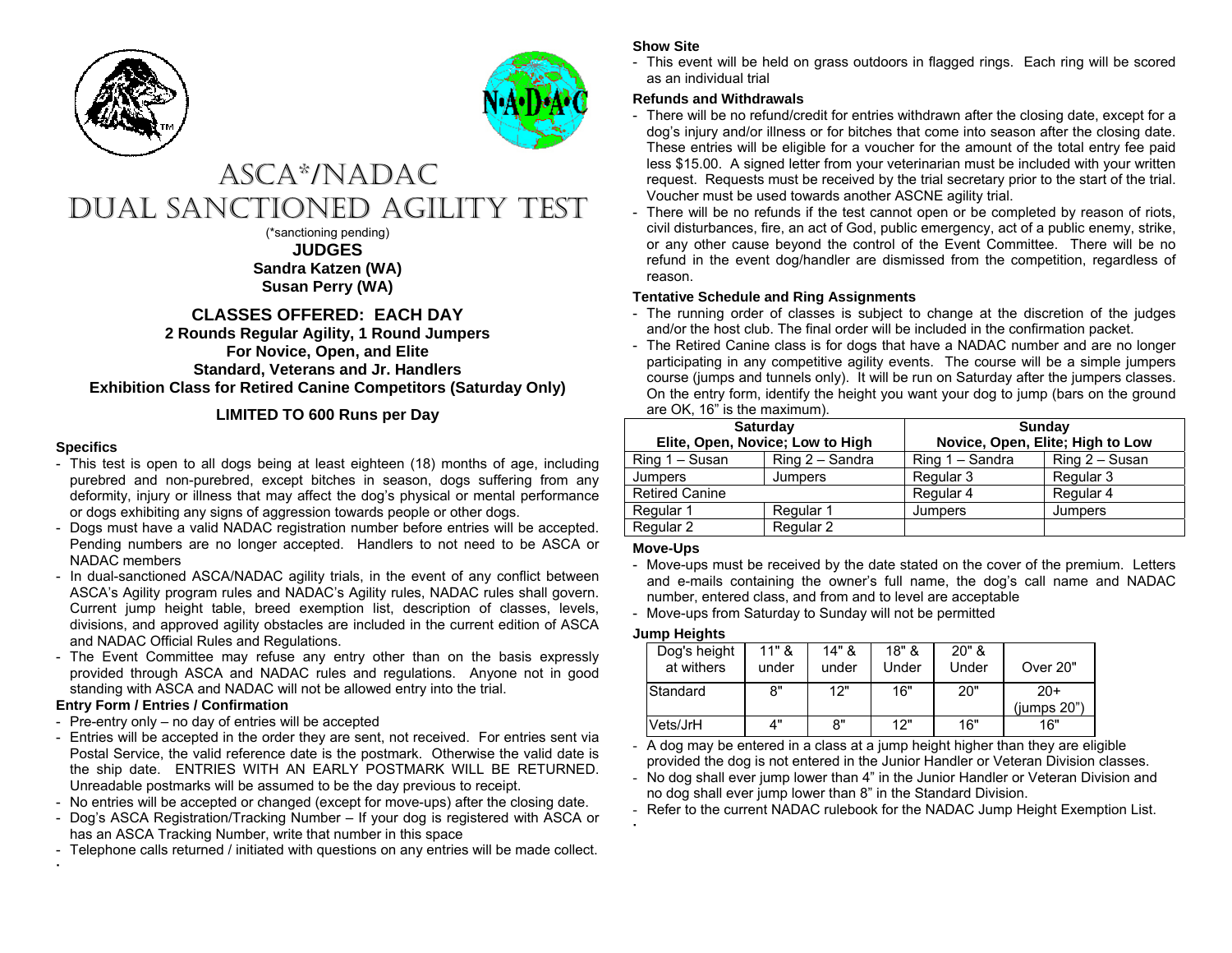#### **AGREEMENT**

#### **OFFICIAL ENTRY FORM DUAL SANCTIONED ASCA / NADAC AGILITY TEST**

Australian Shepherd Club of New England (ASCNE) September 24 & 25, 2005, Westfield Fairgrounds, Westfield, MA

Use one entry form per dog entered. PRINT or TYPE all the following information. Refer to cover page for opening and closing date details. **Express mail entries must include signature permitting them to be left at the Secretary's address without recipient signature. Entries with an early postmark will be returned.** This is the only acceptable entry form. Return this completed entry form with entry fees made payable in U.S. funds to:

> ASCNE - HMM, c/o Jean Janotta 24 Country View Drive, Raymond, NH 03077-2479

#### *Entry is not valid unless reverse side has been completed and signed.*

|                                                                                        |                      | <b>Owner/Handler Information</b> _______ check if new address |
|----------------------------------------------------------------------------------------|----------------------|---------------------------------------------------------------|
|                                                                                        |                      |                                                               |
|                                                                                        |                      |                                                               |
| City:                                                                                  |                      | State: $\angle$ Zip: $\angle$                                 |
|                                                                                        |                      |                                                               |
|                                                                                        |                      |                                                               |
|                                                                                        | Dog's Identification |                                                               |
|                                                                                        |                      |                                                               |
|                                                                                        |                      |                                                               |
|                                                                                        |                      |                                                               |
| Circle ACTUAL STANDARD Jump Height: 8" 12" 16" 20" 20+"                                |                      |                                                               |
| Is the Handler Disabled or a Veteran and taking jump height exemption?                 |                      |                                                               |
| Dog's NADAC No. (Required): _________________________ ('Pending' is no longer allowed) |                      |                                                               |
|                                                                                        |                      |                                                               |

Registered Name:

| Check off all classes you are entering, and a Level and Division for each of those classes |                |                                                      |                                                          |      |  |  |  |  |
|--------------------------------------------------------------------------------------------|----------------|------------------------------------------------------|----------------------------------------------------------|------|--|--|--|--|
| <b>TRIAL</b>                                                                               |                | <b>LEVEL</b>                                         | <b>DIVISION</b>                                          |      |  |  |  |  |
| <b>DATE</b>                                                                                | <b>CLASSES</b> | <b>Check ONE per CLASS</b>                           | Check ONE per CLASS                                      | FEE  |  |  |  |  |
| SAT.                                                                                       | <b>REGULAR</b> | $\sqcap$ NOVICE B<br>$\Box$ NOVICE A                 | $\sqcap$ VET $\sqcap$ Jr.H.<br>$\sqcap$ STD              | \$11 |  |  |  |  |
|                                                                                            | Round 1        | $\Box$ ELITE<br>$\Box$ OPEN                          |                                                          |      |  |  |  |  |
| SAT.                                                                                       | <b>REGULAR</b> | $\Box$ NOVICE A<br>$\Box$ NOVICE B                   | $\sqcap$ VET<br>$\sqcap$ STD<br>$\sqcap$ Jr.H.           | \$11 |  |  |  |  |
|                                                                                            | Round 2        | $\Box$ ELITE<br>$\Box$ OPEN                          |                                                          |      |  |  |  |  |
| SAT.                                                                                       | <b>JUMPERS</b> | $\Box$ NOVICE<br>$\Box$ OPEN<br>$\Box$ ELITE         | $\sqcap$ STD<br>$\sqcap$ VET<br>$\sqcap$ Jr.H.           | \$11 |  |  |  |  |
| SAT.                                                                                       | <b>RETIRED</b> |                                                      | Circle Jump Height (Fill out Short Bio on back of entry) |      |  |  |  |  |
|                                                                                            | <b>CANINE</b>  | $\Box$ Bars on Ground $\Box$ 4" $\Box$ 8" $\Box$ 12" | $\Box$ 16"                                               |      |  |  |  |  |
| SUN.                                                                                       | <b>REGULAR</b> | $\Box$ NOVICE B<br>$\Box$ NOVICE A                   | $\Box$ VET<br>$\sqcap$ STD<br>$\sqcap$ Jr.H.             | \$11 |  |  |  |  |
|                                                                                            | Round 3        | n ELITE<br>$\Box$ OPEN                               |                                                          |      |  |  |  |  |
| SUN.                                                                                       | <b>REGULAR</b> | $\Box$ NOVICE A<br>n NOVICE B                        | $\sqcap$ STD<br>$\sqcap$ VET<br>$\sqcap$ Jr.H.           | \$11 |  |  |  |  |
|                                                                                            | Round 4        | $\Box$ ELITE<br>$\Box$ OPEN                          |                                                          |      |  |  |  |  |
| SUN.                                                                                       | <b>JUMPERS</b> | $\Box$ NOVICE<br>$\Box$ OPEN<br>□ ELITE              | $\mathsf{U}$ VET<br>$\sqcap$ STD<br>$\sqcap$ Jr.H.       | \$11 |  |  |  |  |
| TOTAL ENTRY FEE – CHECKS PAYABLE TO 'ASCNE' =                                              |                |                                                      |                                                          |      |  |  |  |  |

**\_\_\_\_ YES I CAN HELP!! Please enclose the Volunteer Sign-Up sheet included in the premium If entry cannot be read or is incomplete, secretary can: \_\_\_call collect \_\_\_return entry \_\_\_e-mail**  The patron who signs this agreement represents that he/she is authorized to enter into this agreement on behalf of both exhibitor and the owner of entered dog. In consideration of acceptance of this entry:

1.1 As used here "ASCA" means the Australian Shepherd Club of America, Inc., its affiliate clubs and each of their members, officers, directors, employees, show chairs, show committees, and agents. As used here "NADAC" means North American Dog Agility Council, Inc., its members, officers, directors, employees, show chairs, show committees, and agents.

1.2 Exhibitor/owner is knowledgeable of and agrees to abide by the rules and regulations of ASCA and NADAC governing sanctioned agility trials, and any other rules and regulations appearing in the premium for this event.

1.3 Exhibitor/owner certifies that the entered dog is not a hazard to persons, dogs, or property and that the entered dog's rabies vaccination is current in accordance with the requirement of the state in which the dog resides.

1.4 Exhibitor/owner acknowledges all hazards presented by the event and the event premises, including, but not limited to, the condition of the floors, stairways, halls, lighting, security measures or lack of, electrical appliances, fitting, show rings, parking areas, and the presence of unfamiliar animals and people; exhibitor and owner assume the risk of any harm arising from these.

1.5 Exhibitor/owner releases ASCA and NADAC (including ASCA and NADAC officers, directors, employees, and members), the Australian Shepherd Club of New England (including its officers, directors, members, agents, employees and event organizing committee), the Westfield Fairgrounds (including its officers, directors, members, owners, and employees) and will defend them and hold them harmless from all present and future loss, injury, damage, claims, demands and liabilities involving the entered dog, event, or event premises. Without limiting the generality of the foregoing hold harmless provisions, exhibitor/owner hereby specifically assume sole responsibility for, and agree to indemnify and save aforementioned parties harmless from any and all loss and expenses (including legal fees) by reason of the liability imposed by law upon any of the aforementioned parties for damages because of bodily injuries, including death, at any time in consequence of my(our) participation in this event, howsoever such injury, or death may be caused, and whether or not the same may have been caused or may be or alleged to have been caused by negligence of the aforementioned parties or any of their employees or agents or any other persons.

I have read, understood, and I acknowledge the above Agreement.

| Signature of Owner/Exhibitor                                                                                                                                                                                                                              | Date        |  |  |  |  |
|-----------------------------------------------------------------------------------------------------------------------------------------------------------------------------------------------------------------------------------------------------------|-------------|--|--|--|--|
| Signature of Parent or Legal Guardian of Minor<br>Junior Handler Agility entry fees are one-half of the published entry fee. The<br>junior must own or co-own the dog being shown.<br>Does this junior exhibitor own or co-own the dog being entered? Yes | Date<br>No. |  |  |  |  |
| Retired Canine Bio:                                                                                                                                                                                                                                       |             |  |  |  |  |
|                                                                                                                                                                                                                                                           |             |  |  |  |  |
|                                                                                                                                                                                                                                                           |             |  |  |  |  |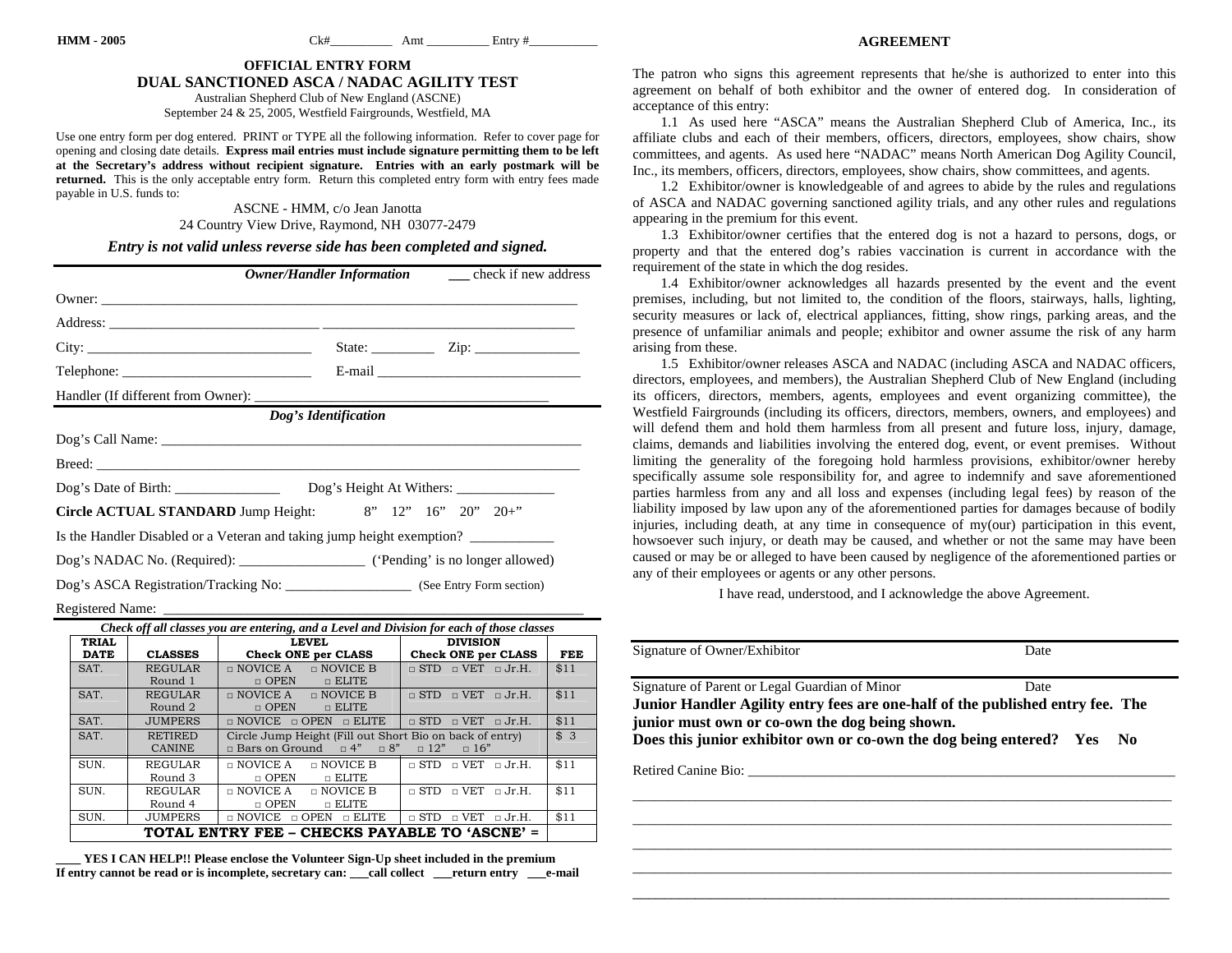### **Volunteer Sign-Up (…We Really Need Your Support)**

As at every event, no club can pull off a trial without the help and support of our exhibitors to keep the agility trial running smoothly and efficiently. **We will not be able to do this without your involvement.** Working in and around the ring is a great way to increase your knowledge and understanding of the sport. If you have a guest or significant other who would be willing to work at the trial, we'd be thrilled! A list of jobs and their associated description is on the back of this page.

We appreciate your help and will do what we can for your comfort, including the volunteers' refreshment area for trial workers and helpers.

Please fill out this form and send it in with your entry. This will help us schedule you in an appropriate job without class conflicts. We'll let you know in which classes you're working when you arrive at the trial.

Thank you for volunteering and making this a better show for everyone. We couldn't do it without you!

Name:

#### **Work Preferences:**

I am volunteering for the following jobs:

| $\Box$ Timer                       | $\sqcap$ Scribe | □ Ass't Scribe | □ Gate Steward □ Ring Steward |                     |
|------------------------------------|-----------------|----------------|-------------------------------|---------------------|
| $\Box$ Course Build $\Box$ Scoring |                 | □ Awards       | □ Runner                      | $\Box$ Registration |

#### **Job Descriptions**

**(Starred (\*\*) jobs are for rank novices – little training required)** 

**Timer** (1 per ring)

- Restriction Cannot be changed during the course of a class
- Tells handler when to begin
- Using a stopwatch, records the time for each dog's performance

**Scribe** (1 per ring)

- Verifies entry number/breed as each dog enters the ring
- Records on the scribe sheet all penalties signaled by the judge and gives the scribe sheet to the transcriber at the completion of each dog's run
- **\*\* Assistant Scribe** (1 per ring)
- Gives the scribe the scribe sheet for the dog on the line ready to run
- Writes the time (minutes/seconds/hundredths) on the scribe sheet of the dog that just ran

**Gate Steward** (1 per ring)

- Maintains a constant and orderly flow of exhibitors into the ring by keeping three (3) exhibitors ready to go at all times
- Informs ring stewards when it's time to change the jump heights
- Need to be assertive, have good organization skills, and knowledge of ring procedure helps to know exhibitors
- **\*\*Ring Steward** (2-4 per ring)
- Quickly sets each jump for each class/jump height level, straightens the chute on the collapsed tunnel after every dog, replaces poles on jumps during or immediately following each dog's run **\*\*Leash Runner** (1 per ring)
- Brings leashes from start line to finish line
- **\*\*Score Runner** (1 per ring)
- Brings scribe sheets from the transcriber to the scorekeepers
- **Scoring** (2 per ring)
- From scribe sheet, calculate total dog time and faults / points for gamblers
- Transfer information from the scribe sheet to the scoring catalog

# **Most Versatile Aussie**

*Pre-entry is required –* Entries must be received by the pre-entry closing date on the front of this premium.

To enter MVA at the HMM show, follow these steps:

- 1. Fill out the Conformation/Obedience/Tracking Entry form located at: <http://www.asca.org/Forms/ShowEntry.pdf>. Specify MVA in the Additional Class section of the form.
- 2. Complete this page, which is used to track your scores correctly.
- 3. Send the two forms, with an entry fee of \$10 made out to ASCNE to: **Dee Williamson, 2 Chester Avenue, Westerly, RI 02891, 401-596-7246, [darciegirl@cox.net](mailto:darciegirl@cox.net)**
- 4. Send the herding, conformation, obedience, or agility forms to the appropriate entry person for that event. Please do not include those forms with this mailing.

Please print legibly.

Owner: \_\_\_\_\_\_\_\_\_\_\_\_\_\_\_\_\_\_\_\_\_\_\_\_\_\_\_\_\_\_\_\_\_\_\_\_\_\_\_\_\_\_\_\_\_\_\_\_\_\_\_\_\_\_\_\_\_\_\_ Address:\_\_\_\_\_\_\_\_\_\_\_\_\_\_\_\_\_\_\_\_\_\_\_\_\_\_\_\_\_\_\_\_\_\_\_\_\_\_\_\_\_\_\_\_\_\_\_\_\_\_\_\_\_\_\_\_\_\_ City, State, Zip: \_\_\_\_\_\_\_\_\_\_\_\_\_\_\_\_\_\_\_\_\_\_\_\_\_\_\_\_\_\_\_\_\_\_\_\_\_\_\_\_\_\_\_\_\_\_\_\_\_\_\_\_ Phone:\_\_\_\_\_\_\_\_\_\_\_\_\_\_\_\_\_\_\_\_\_\_ E-mail: \_\_\_\_\_\_\_\_\_\_\_\_\_\_\_\_\_\_\_\_\_\_\_\_\_\_\_\_\_\_\_ Registered name of dog:\_\_\_\_\_\_\_\_\_\_\_\_\_\_\_\_\_\_\_\_\_\_\_\_\_\_\_\_\_\_\_\_\_\_\_\_\_\_\_\_\_\_\_\_\_

Call Name: <br>Call Name: <br>  $\triangle$  ASCA Registration Number:

Circle the performance events, level and day(s) in which this dog is entered in each class. Only Standard Classes apply to the Most Versatile Aussie Competition.

| <b>Conformation Evaluation</b>                      |                      |                    |               |        |        |                  |      |          |           |          |          |           |
|-----------------------------------------------------|----------------------|--------------------|---------------|--------|--------|------------------|------|----------|-----------|----------|----------|-----------|
| Non-Regular Most Versatile Aussie (automatic entry) |                      |                    |               |        |        |                  |      |          |           |          |          |           |
| <b>Herding</b>                                      |                      |                    |               |        |        |                  |      |          |           |          |          |           |
| <b>Friday</b>                                       |                      |                    |               |        |        |                  |      |          |           |          |          |           |
| <b>Ducks</b>                                        |                      |                    | Started       |        |        | Open             |      |          |           | Advanced |          |           |
| Sheep                                               |                      |                    | Started       |        |        | Open             |      |          |           | Advanced |          |           |
| Cattle                                              |                      |                    | Started       |        |        |                  | Open |          |           |          | Advanced |           |
| <b>Saturday</b>                                     |                      |                    |               |        |        |                  |      |          |           |          |          |           |
| <b>Ducks</b>                                        |                      |                    | Started       |        |        | Open             |      |          |           |          | Advanced |           |
| Sheep                                               |                      |                    | Started       |        |        | Open             |      |          |           |          | Advanced |           |
| Cattle                                              |                      |                    | Started       |        |        | Open             |      |          |           | Advanced |          |           |
| <b>Sunday</b>                                       |                      |                    |               |        |        |                  |      |          |           |          |          |           |
| <b>Ducks</b><br>Started                             |                      |                    |               |        |        | Open             |      | Advanced |           |          |          |           |
| Sheep                                               | Started              |                    |               | Open   |        |                  |      | Advanced |           |          |          |           |
| Cattle                                              | Started              |                    |               | Open   |        |                  |      |          | Advanced  |          |          |           |
|                                                     |                      |                    |               |        |        | <b>Obedience</b> |      |          |           |          |          |           |
| Friday                                              | Novice A             |                    | Novice B      | Open A |        |                  |      | Open B   | Utility A |          |          | Utility B |
| <b>Saturday</b>                                     |                      | Novice A           | <b>Novice</b> |        | Open A |                  |      | Open B   | Utility A |          |          | Utility B |
| <b>Sunday</b>                                       |                      | Novice A<br>Novice |               |        | Open A |                  |      | Open B   | Utility A |          |          | Utility B |
| Agility- Standard runs<br>Jump Height               |                      |                    |               |        |        |                  |      |          |           |          |          |           |
| <b>Saturday</b>                                     | Novice A<br>Novice B |                    |               |        | Open   |                  |      | Elite    |           |          |          |           |
| Novice A<br>Sunday                                  |                      |                    | Novice B      |        |        |                  | Open |          |           | Elite    |          |           |